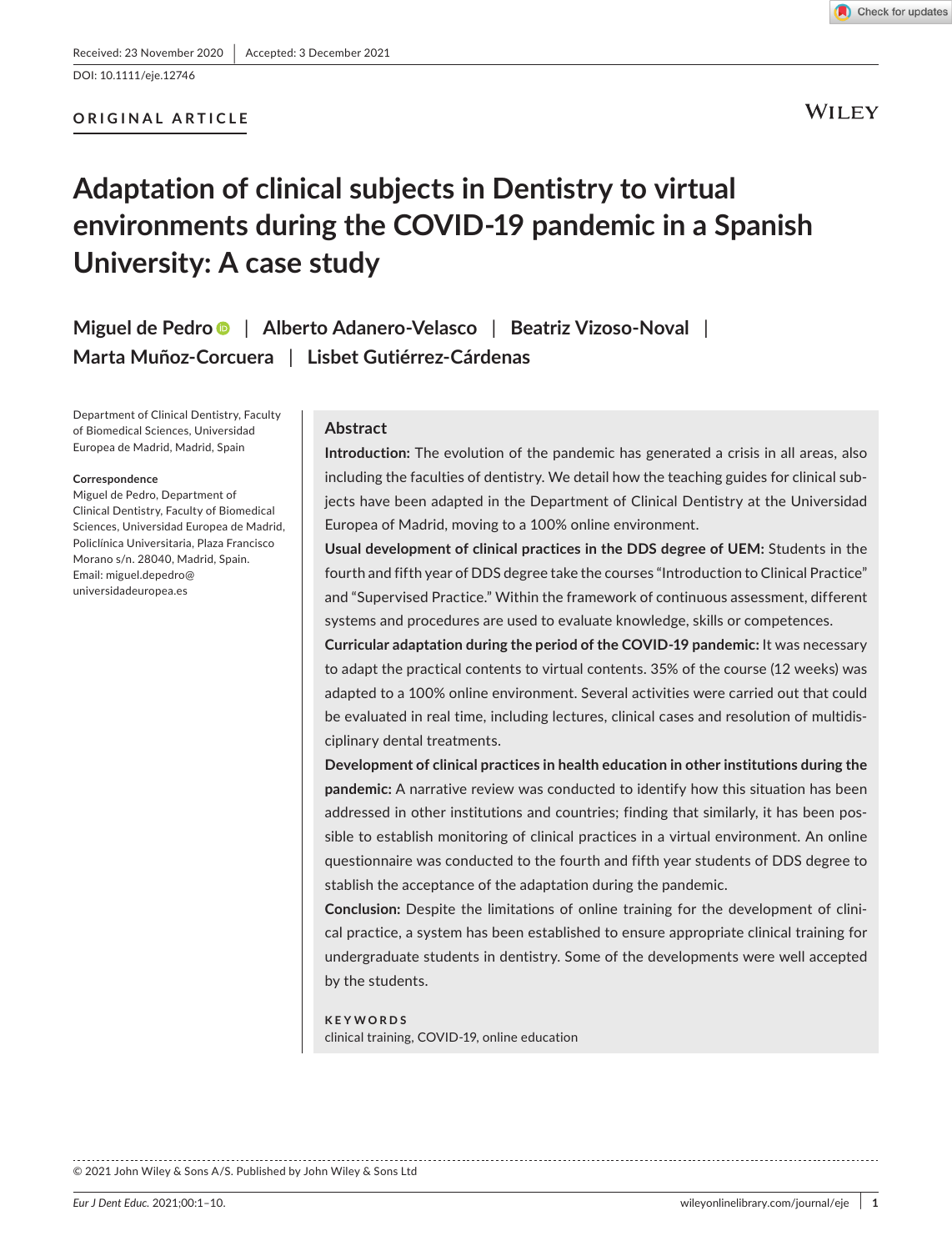# **1**  | **INTRODUCTION**

The COVID-19 pandemic, caused by the SARS-CoV-2 virus, emerged in 2019 in the Chinese city of Wuhan, where the first cases of atypical pneumonia of unknown origin were reported. On 7 January 2020, a new coronavirus was identified as the cause of this disease, called COVID-19.1,2

The evolution of the pandemic has generated a global crisis that has altered the day to day of all areas of the society, including Dentistry. In March 2020, Spain declared the State of Alarm and, like many European countries, suffered a strict and forced confinement in which during weeks the population was prevented from leaving their homes. All educational levels were the first to close across the country. Health care was collapsed due to pandemic cases, and dentistry was not considered, at that time, a priority health area. Faced with ambiguous legislation, which specified that dentists could only see dental emergencies, most clinics closed their doors, as did university dental clinics.

Several authors have mentioned in different publications and letters to the editor the need to adapt teaching in dentistry to this new scenario, and the challenge that this represents at teaching level.<sup>3-5</sup> Any approach must be accompanied by protection of the health and well-being, both physical and psychological of students, teachers and patients, whilst maintaining the safety of all of them.

Purely clinical subjects in dentistry are challenging, as students must acquire manual and patient management skills, which are traditionally trained on real patients in a purely clinical care environment.

In other areas of medicine and health sciences, such as orthopaedic surgery, ophthalmology, anatomy, otolaryngology, neurosurgery, radiology or dermatology, new models are being designed to ensure that students receive appropriate and quality training through distance learning, thus overcoming the challenge this has posed to health education.<sup>6-16</sup>

In the early stages of SARS-CoV-1 infection in 2003, it was proposed online teaching as a mean of choice to prevent spreading of the virus by students.<sup>17-21</sup> Even though some universities already implemented online courses before the COVID-19 pandemic,  $23-27$ normally dental education all over Europe features "face-to-face" teaching.

Dental schools have been characterised as slow processes changers, as the dental studies are based on practices with patients. However, this pandemic has not only created the need but also rather may have provided the chance to accelerate digital transformation in medical education. This could have a positive effect on future dental education even beyond COVID-19.17-21,23-27

Different authors have pointed out in their publications the use of technology, both to solve the current problem and to use it routinely in the future. Methodologies such as virtual flipped classrooms, clinical videos, online clinical case resolution, videoconferences or social network-based groups or platforms have been suggested to facilitate contact and case discussions.<sup>17-19</sup>

It would be especially interesting if this situation generated by the current pandemic turned into a learning experience, which would make us design new strategies and get to know all the tools we have at our disposal. This will allow us to be prepared and have a quick reaction on an educational level to new crisis situations in the future that may prevent contact and care practice.

This article details the teaching guides of clinical subjects' adaptation in the Department of Clinical Dentistry at Universidad Europea de Madrid (UEM), going from a 100% face-to-face environment to a 100% online environment, ensuring that our students continue to receive their practical training, achieving the expected learning targets and results.

# **2**  | **REGUL AR DE VELOPMENT OF CLINIC AL PR AC TICES IN THE DDS DEGREE AT UEM**

Within the curriculum of the DDS degree at UE, there is a clinical part that students must pass in the fourth and fifth years. These subjects are called Initiation to Clinical Practice (ICP) in the fourth year and Supervised Practice (SP) in the fifth year. In the case of the ICP subject, there is a differentiation between the treatment of adult and child patients, being adult ICP (ICPA) and child ICP (ICPC). Such difference does not exist in the SP subject; there is a teaching load for the adult part and one for the child part. Both subjects are divided into I and II according to the semester in which they are included.

These subjects are based on the acquisition of very important skills for the students, since they are the culmination of the theoretical knowledge applied to patients, in the fourth year as an initial course, and in the fifth year as the end of the degree, and they will allow the students to work in a clinical environment the closest to the professional they will find once they graduate.

## **2.1**  | **ICP I and II, adults and children (fourth year)**

This course aims to be an introduction to pre-professional practices in the form of integrated dental clinics on adult and child patients, which provide clinical experience of knowledge, skills, attitudes and values.

The course has 200 h of practice for adults and 200 h for children, in which students must carry out a series of practical activities to evaluate their skills and learning outcomes.

At the end of the course, the student has to acquire different basic, transversal and specific skills: To know the essential elements of the profession of dentist; to understand the importance of such principles for the benefit of the patient, society and profession; to know how to identify the concerns and expectations of the patient; to know how to apply the principles of anxiety control on oneself, on patients and on the team; to understand the importance of developing a professional practice with respect to the patient's autonomy, beliefs and culture; to know how to share information with other professionals and work as a team; to understand the importance of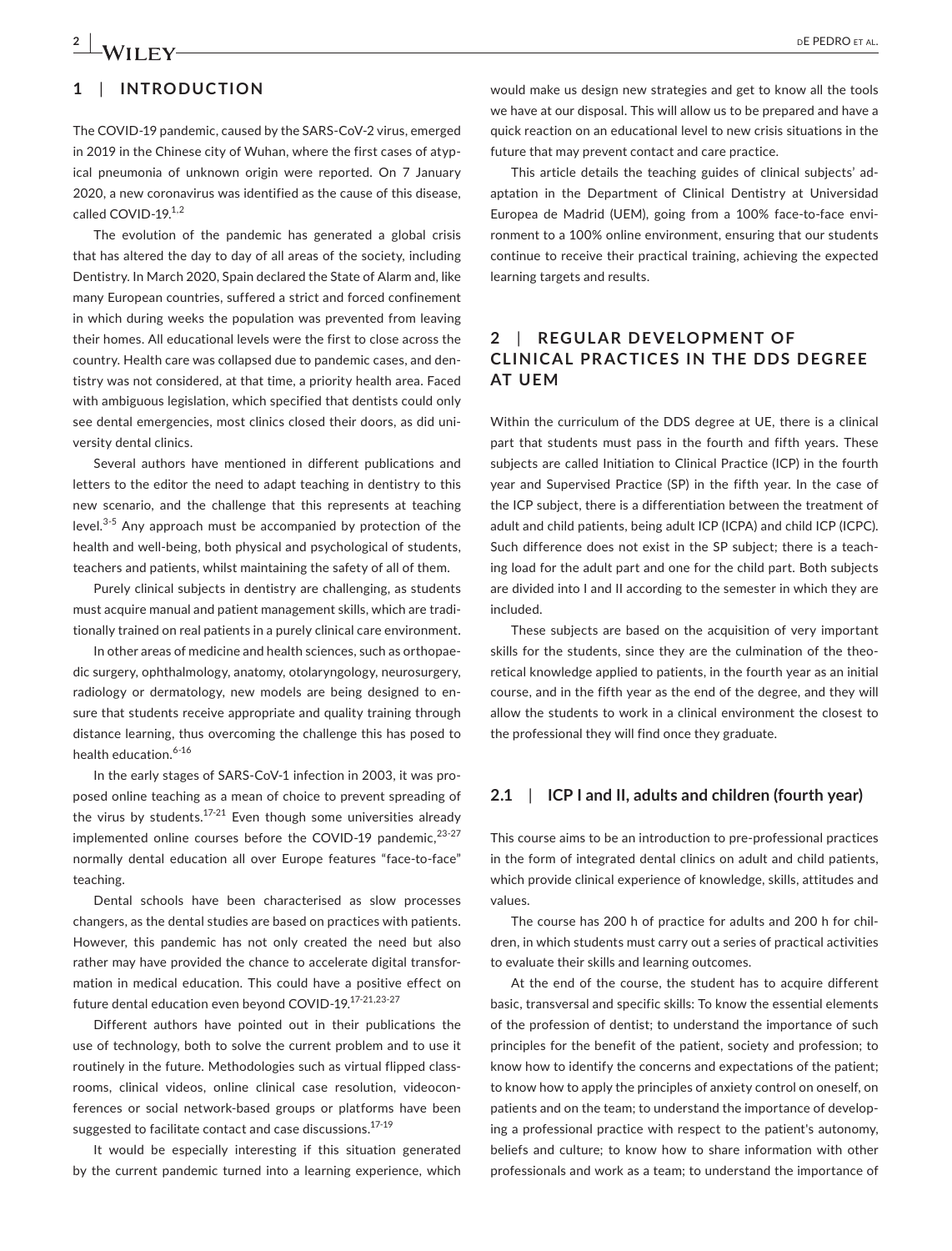maintaining and using records with patient information; to obtain and prepare a medical history; to know how to perform a complete oral exam; to have the ability to make an initial diagnostic judgement and establish a reasoned diagnostic strategy; to establish the diagnosis, prognosis and adequate therapeutic planning in all clinical areas of dentistry; to recognise life-threatening situations and know how to perform basic life support manoeuvres; to know and apply the basic treatment of the most common oral pathology in patients of all ages; to know how to plan and carry out multidisciplinary, sequential and integrated dental treatments; to propose and propose the appropriate preventive measures for each clinical situation and to acquire clinical experience under adequate supervision.

Within the framework of continuous evaluation, different systems/procedures are used to assess knowledge, skills or attitudes. The assessment systems to be used in the courses of ICPA and ICPC are as follows:

- Practical exercises: activities that are carried out to acquire, enhance or retain some knowledge and/or skills; a practical work that allows the verification of the theoretical teaching so that students can better assimilate the knowledge and learn to execute them properly.
- Case analysis: the student is provided with different presentations of actual clinical cases. Students must analyse the situation and make decisions. The aim is for the student to develop the ability to elaborate a complete treatment plan.
- Cooperative learning.
- Learning based on problems.

The student's assessment will be 90% quantitative and 10% qualitative. Quantitative being the practical part, corresponding to the treatment of patients, whereas qualitative corresponds to the assessment of transversal competences.

# **2.2**  | **Supervised Practices (fifth year)**

This subject aims to integrate all the theoretical knowledge acquired during the previous years of the degree to perform an appropriate prevention, diagnosis and treatment in patients of all ages (children and adults). This subject has not a specific content, but it must integrate all the contents defined in the obligatory blocks included in the curriculum of the degree. Therefore, the entire load of credits must be dedicated to the completion of supervised practice in integrated dentistry.

The load of practical hours is 600 h, during which students must carry out a series of practical activities to evaluate their skills and learning outcomes.

At the end of the course, the student has to acquire different basic, transversal and specific skills: To know the essential elements of the profession of dentist; to understand the importance of such principles for the benefit of the patient, society and profession; to know how to identify the concerns and expectations of the patient;

to know how to apply the principles of anxiety control on oneself, on patients and on the team; to understand the importance of developing a professional practice with respect to the patient's autonomy, beliefs and culture; to know how to share information with other professionals and work as a team; to understand the importance of maintaining and using records with patient information; to obtain and prepare a medical history; to know how to perform a complete oral exam; to have the ability to make an initial diagnostic judgement and establish a reasoned diagnostic strategy; to establish the diagnosis, prognosis and adequate therapeutic planning in all clinical areas of Dentistry; to recognise life-threatening situations and know how to perform basic life support manoeuvres; to know and apply the basic treatment of the most common oral pathology in patients of all ages; to know how to plan and carry out multidisciplinary, sequential and integrated dental treatments; to propose and propose the appropriate preventive measures for each clinical situation and to acquire clinical experience under adequate supervision.

Students will therefore achieve the following learning outcomes: completion of complete pre-professional practices in the form of an integrated dental clinic; incorporation of professional values, competencies of care completion, clinical reasoning, clinical management and critical judgement; conduction of clinical work on patients of all ages and conditions; demonstration of putting into practice all the professional competencies acquired during the completion of their studies; establishment of a differential and presumptive diagnosis, as well as a complete treatment plan; distinction of all situations that due to their complexity cannot be treated by the student and knowing how to refer them to the corresponding specialist; planning of the work session in the dental office and sequential and integrated solution of the diagnosed pathology.

The assessment systems to be used in the courses of SP is as follows:

- Practical exercises: activities that are carried out to acquire, enhance or retain some knowledge and/or skills; a practical work that allows the verification of the theoretical teaching so that students can better assimilate the knowledge and learn to execute them properly.
- Case analysis: the student is provided with different presentations of actual clinical cases. Students must analyse the situation and make decisions. The aim is for the student to develop the ability to elaborate a complete treatment plan.
- Cooperative learning.
- Learning based on problems.

Subjects SP I-II include 70% of practices in adults and 30% in children. Students need to pass each one separately to pass the subject.

• To assess students' general and specific skills, as well as to carry out multidisciplinary and sequential dental treatment through the supervision of the clinical procedure performed by the student on the patient.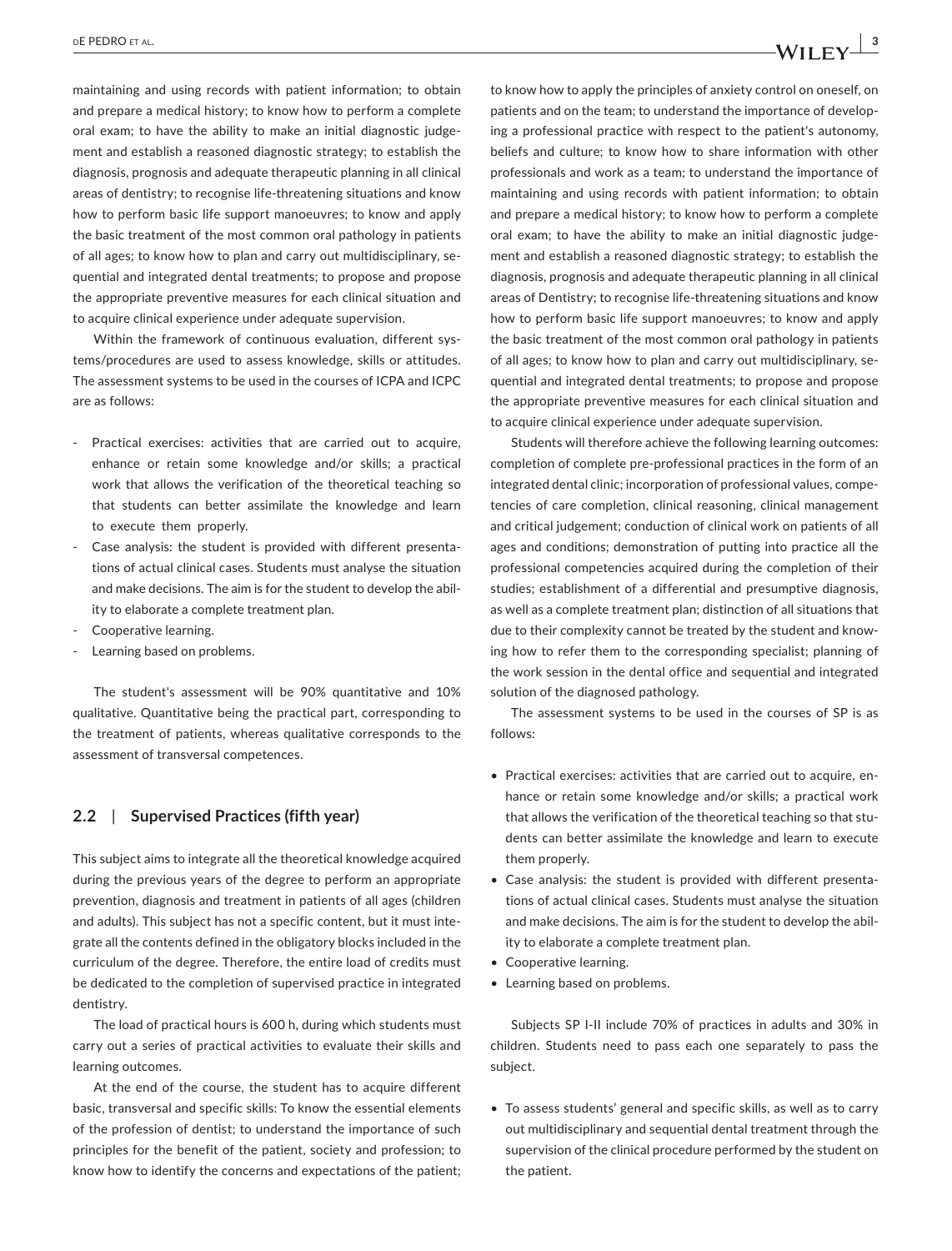|     | WILEY                                                                                                                                                                                                                                                                           | DE PEDRO ET AL.                                        |
|-----|---------------------------------------------------------------------------------------------------------------------------------------------------------------------------------------------------------------------------------------------------------------------------------|--------------------------------------------------------|
| 1.  | Conozco los objetivos del plan de estudios de la titulación de Grado de<br>Odontología.                                                                                                                                                                                         | FIGURE 1 Survey sent to the UEM<br>students in Spanish |
| 2.  | A la hora de elegir los estudios para el futuro: conocía cuáles eran los<br>conocimientos, aptitudes y destrezas que debía adquirir.                                                                                                                                            |                                                        |
| 3.  | Existe, y conozco, el documento (estandarizado por la ANECA y la UEM) de<br>las asignaturas de Prácticas tuteladas e Iniciación a la práctica clínica, dónde<br>se reflejan los objetivos, contenidos, materiales metodológicos y criterios de<br>evaluación.                   |                                                        |
| 4.  | Tras el comienzo de la docencia en el periodo COVID-19: Las plataformas de<br>comunicación y las guías docentes siguen siendo accesibles y reflejan los<br>cambios de adaptación al momento actual.                                                                             |                                                        |
| 5.  | Tras el comienzo de la docencia en el periodo COVID-19: El desarrollo del plan<br>de estudios en cuanto a contenido, estructura temporal, profesorado,<br>coordinación clínica y recursos on line es acertado.                                                                  |                                                        |
| 6.  | Tras el comienzo de la docencia en el periodo COVID-19: Reconoce las nuevas<br>guías docentes coherentes con los objetivos fijados en el plan de estudios,<br>aunque adaptados a la situación actual (cumpliendo los criterios básicos de<br>formación práctica y profesional). |                                                        |
| 7.  | Tras el comienzo de la docencia en el periodo COVID-19: El trabajo y los<br>tiempos para la realización de los criterios de evaluación reasignados, está<br>en proporción con los mismos.                                                                                       |                                                        |
| 8.  | Tras el comienzo de la docencia en el periodo COVID-19: Las planificaciones<br>semanales de contenido, materiales y criterios de evaluación, están<br>disponibles con tiempo suficiente para su realización, de forma amplia y<br>detallada.                                    |                                                        |
| 9.  | Tras el comienzo de la docencia en el periodo COVID-19: La coordinación<br>entre el profesorado es adecuada (no hay solapamientos entre los<br>contenidos). La forma de rúbrica y criterio de evaluación es constante para<br>todo el profesorado.                              |                                                        |
| 10. | Tras el comienzo de la docencia en el periodo COVID-19: La planificación de<br>las prácticas clínicas, que forman parte de los objetivos de la enseñanza en<br>carreras sanitarias, es adecuada; formando una base futura para su trabajo<br>profesional.                       |                                                        |
| 11. | Tras el comienzo de la docencia en el periodo COVID-19: En referencia al<br>profesorado: estoy satisfecho con la planificación, el seguimiento y la calidad<br>de la enseñanza.                                                                                                 |                                                        |

- 12. Tras el comienzo de la docencia en el periodo COVID-19: En referencia a la coordinación clínica: estoy satisfecho con la planificación, el seguimiento y la calidad de la enseñanza.
- Each clinical procedure performed by the student is evaluated under the supervision of the teacher, through the Clinical Practice Evaluation Platform. UE evaluates, with the clinical protocols and rubrics developed and agreed by the teaching team.
- Assessment is continuous and weighted. It is carried out continuously throughout the academic year, and the grades are uploaded to the academic record at the end of the year, matching the grades obtained in the first and second parts of the course.
- All the practical treatments carried out during our clinical activity are evaluated using the computer tool Practice Evaluation Platform. EU makes the assessment.
- Each treatment to be assessed is described in steps, according to the sequence of the action protocol.
- The treatment steps that may generate doubts appear in explanatory texts.
- The detailed assessment is visualised by the student, providing feedback on the teacher-student results.

Within the framework of continuous evaluation, different systems/procedures are used to assess knowledge, skills or attitudes.

The assessment systems to be used in SP I and II are like those used in ICPA and ICPC.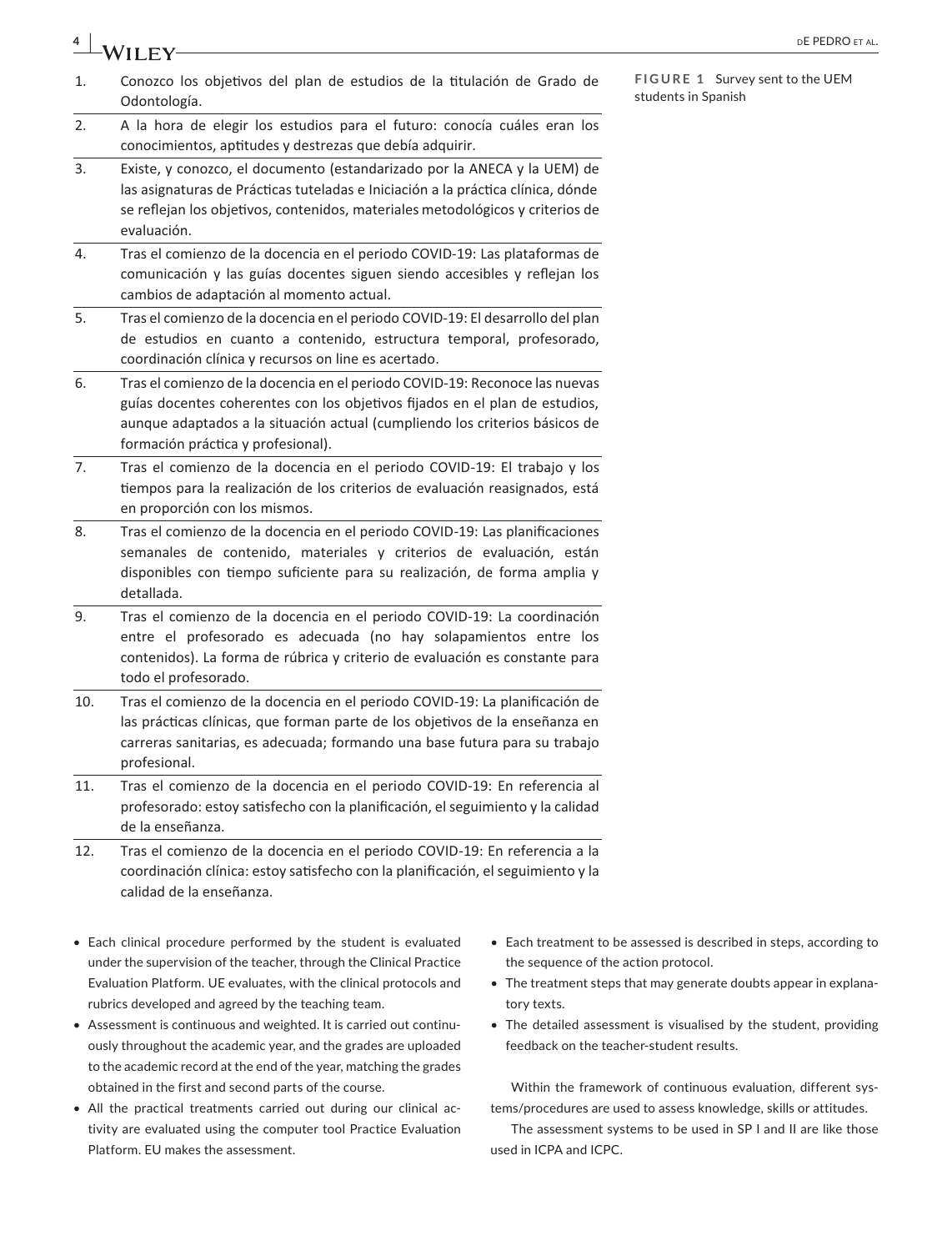



# **3**  | **CURRICULUM ADAPTATION DURING THE PERIOD OF THE COVID-19 PANDEMIC**

Teaching changes made in Spain due to the COVID-19 pandemic lockdown fully affected all the face-to-face activities, especially those linked to the health field. In our case, the adaptation of clinical practices presented a challenge on several levels:

- Adaptation of both students and teachers to a virtual environment practically unused in face-to-face clinical practice.
- Adaptation to the needs of the Spanish educational authorities for the correct evaluation of online activities in clinical practice subjects.
- Need for structural adaptation of the subjects, their form of evaluation and monitoring.

According to these conditions, the teachers of UEM had to work against the clock on the adaptation for the continuity of teaching SP I-II and ICP (adult and child).

The Spanish education authorities established that university practical subjects in which more than 50% of clinical practice had been completed were eligible for assessment, and students could therefore pass those subjects. $18$  In the case of our subjects, 70% of clinical practices had been carried out in the SP subject, and children and adult ICPs had reached 66% of completion, so we began to adapt the clinical activities and assessments to a virtual format that would maintain the students' competencies as well as the learning outcomes. Therefore, within 1 week, we moved from a clinical space with patients to a virtual space in which students would be assessed by teachers through different activities. This adaptation was called Applied Training for the Adult and Children Clinic.

Knowing that the minimum percentage clinical practice had been fulfilled, an addendum was made to the guides of the subjects in which it was proposed to continue the Training Applied to the Clinic in online mode through the connection in real time, on the same days



**FIGURE 3** When choosing studies for the future: he knew what knowledge, aptitudes and skills he needed to acquire in order to get the degree 



**FIGURE 4** Question 4 After the beginning of teaching in the COVID-19 period: Communication platforms and teaching guides continue to be accessible and reflect the changes in adaptation to the current moment 

and shifts according to schedule academic, with the same teachers, maintaining the teacher-student ratio.

## **3.1**  | **Virtual environment**

In a very short time (1 week), it was necessary to convert the practical contents into virtual contents that could be adapted to the targets and methodologies of the DDS curriculum. 35% of the teaching load had to be adapted to an unusual environment for teachers and students in these subjects.

The virtual content was developed by the teachers and clinical coordinators in a virtual tool, Blackboard, $^{22}$  that is, a Virtual Campus for the DDS students. This web was used by other teachers in the UEM but not in the case of the clinical teachers.

The remaining course time, 12 weeks, was carried out entirely online, with several activities in which the teachers would assess the students in real time, based on the following evaluations and criteria: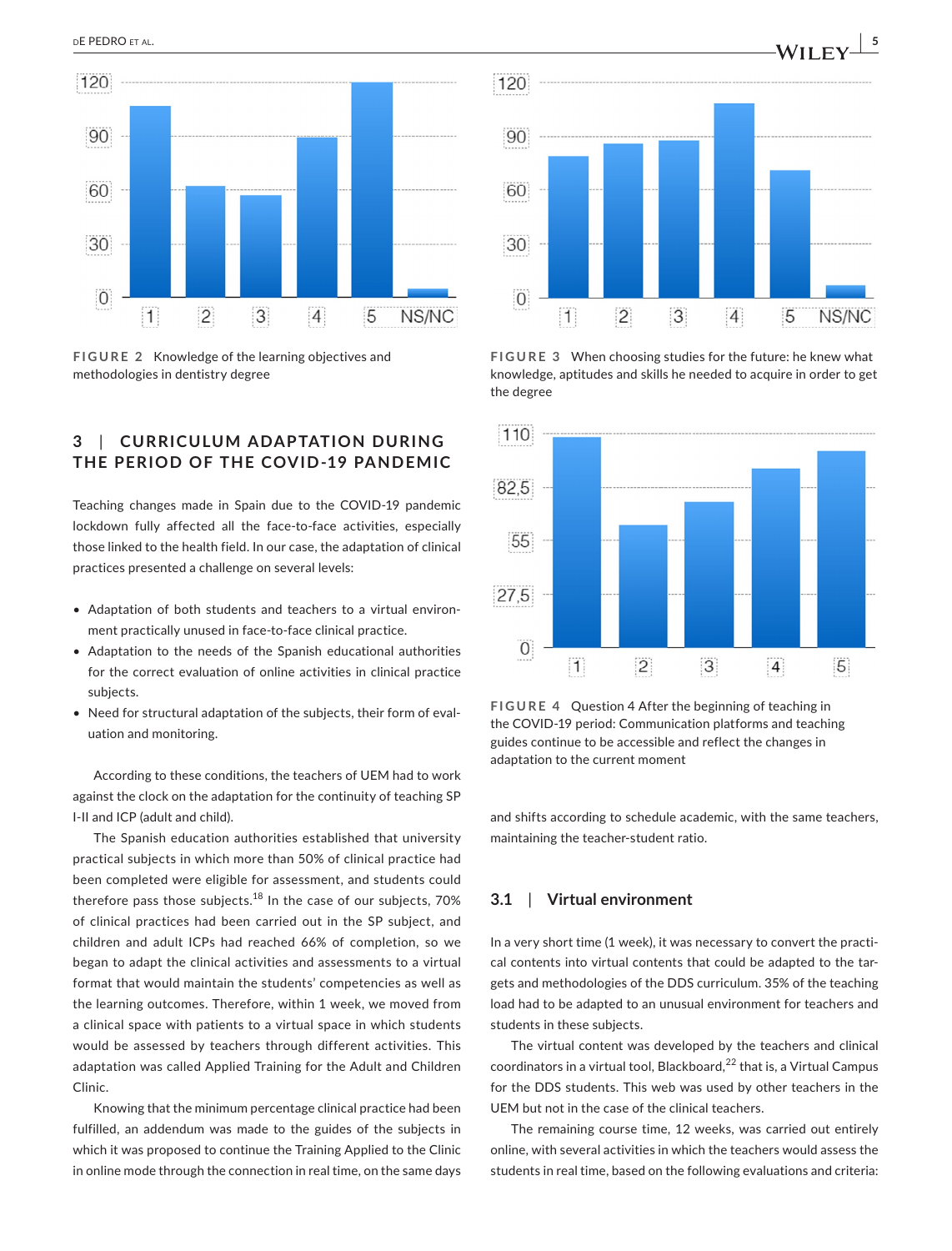

**FIGURE 5** Question 8—After the start of teaching in the COVID-19 period: The weekly plans of content, materials and evaluation criteria are available with enough time to be carried out, in a comprehensive and detailed way 

- Assessment of general and specific competencies established in the degree specifications.
- Assessment of clinical and training activities in the evaluation platform.
- Resolution of multidisciplinary and sequential dental treatments of actual cases through the analysis and discussion of clinical cases, which the student develops in real time with his or her teacher.
- Clinical cases performed in real time, under the tutorship of the professor through the Clinical Practice Evaluation Platform. The clinical cases and their assessment rubrics were agreed upon by the faculty.
- Lectures from leading professors that include real cases and virtual demonstrations that take place in real time in the practical sessions.
- Assessment is continuous and weighted. It is carried out continuously throughout the academic year, and the grades are uploaded to the academic record at the end of the year, matching the grades obtained in the first and second parts of the course.
- All clinical cases performed in real time during our clinical activity, according to academic hours, are assessed through the computer tool Practice Evaluation Platform:UEvalua.

To carry out the project, we opted for a model in which a high hourly teaching load was maintained with continuous real-time connection and with a very small number of students per teacher to guarantee personalised and adapted attention; the student/teacher ratio was very tight: each teacher had between 6 and 10 students. The teaching hours were distributed in shifts of 4 h of non-stop online work: one session every two weeks in ICPs and children's SPs, one weekly session in adult ICPs and 2–3 weekly sessions in adult SPs.

The adapted practice schedule was as follows: Initiation and presentation of the activity to be carried out by the clinical coordinators and leading professors using the virtual campus of the

Blackboard Collaborate platform.22 Carrying out activities, meetings and discussions with teachers in small groups using the Teams platform.23 Closure of the session by coordinator using Blackboard Collaborate.

# **3.2**  | **Adaptation of online activities**

Follows a list of all adapted activities:

- Clinical cases based on actual cases that are solved by the student and that are discussed and evaluated in real time with the teacher, in the time established for the resolution of the case, using Microsoft Teams as a platform.
- Master classes from leading professors that include actual cases, virtual demonstrations that are developed in real time. The teachers receive the questions to be asked to the students in their boxes with their respective evaluation and real-time resolution of doubts with the lecturer. The platform used is Blackboard Collaborate.
- Review of scientific articles that deepen the necessary clinical knowledge for the daily practice of students.

These activities were developed in a virtual environment with a well-defined dynamic and according to the evaluation criteria of the subject:

The teachers of the subject, in each shift, send the clinical cases to their groups of students, with individual mail from each student confirming receipt.

The agreed upon time is left for the resolution of the case by the student. During this time, the teachers perform individual tutorials, the student sends the solved case for later assessment and open discussion sessions are initiated through a virtual meeting with the students.

Should any student have connection problems or any other problem, the teacher reports the coordinator in real time of the situation, for immediate management.

The Clinical Coordinators in each shift and the department management have the evidence in real time of the start and end communications of each of the clinical sessions by each of the professors with their students.

All the clinical cases are directed towards the resolution of a multidisciplinary and sequential odontological diagnosis and treatment. By following the same format of clinical cases every week, students are assigned a case of Applied Clinical Knowledge in Adult and Children.

# **4**  | **SURVE Y ON THE STUDENT'S SATISFACTION LEVEL WITH THE DDS OF UEM**

In reference to all these changes, a small survey was conducted amongst the fourth and fifth-grade students asking about their level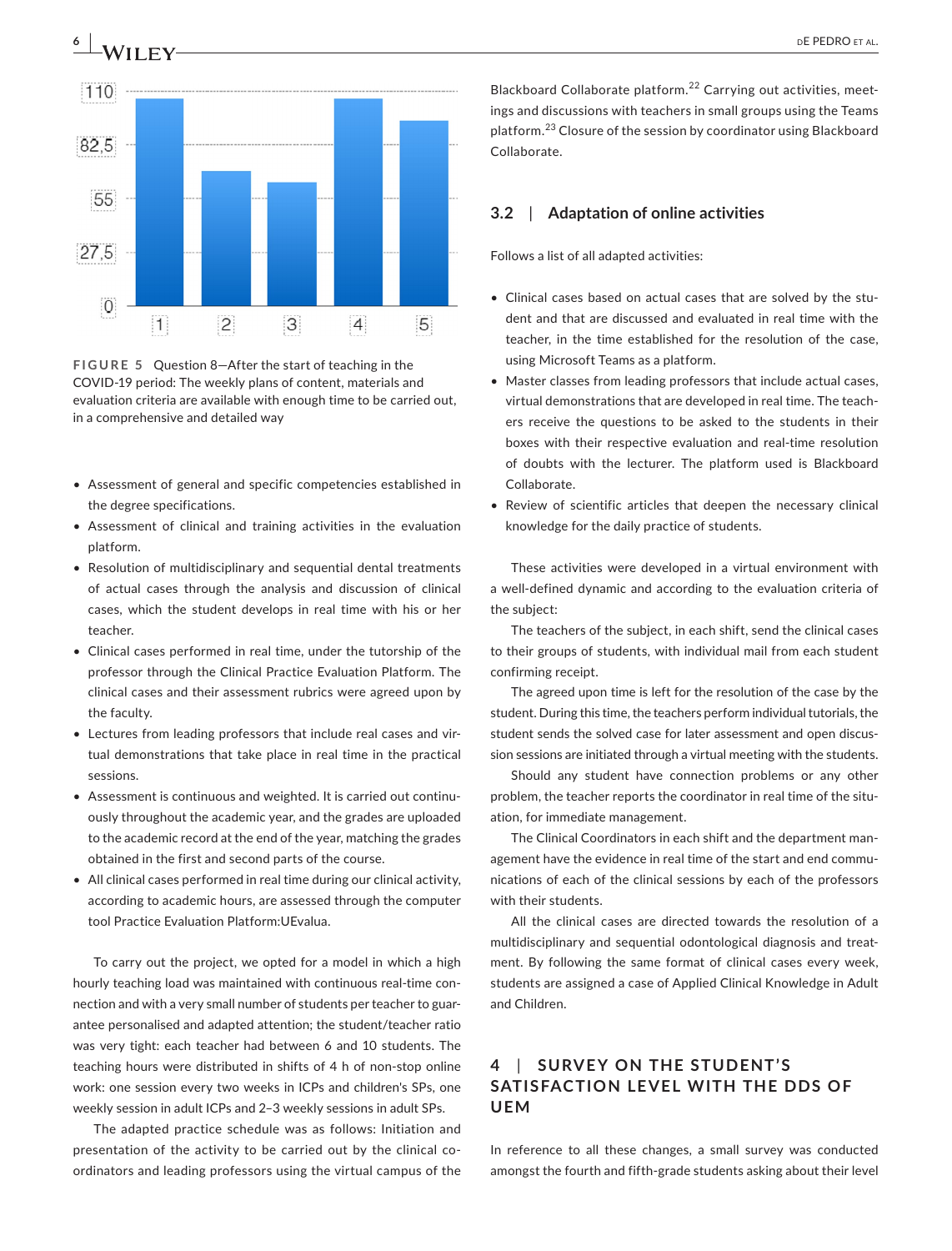**TABLE 1** Development of clinical practice in health education at other institutions during the pandemic

| <b>Authors</b>                    | Type of article       | <b>Health branch</b>                                         | <b>Results</b>                                                                                                                                                                                                                                                                                                   |
|-----------------------------------|-----------------------|--------------------------------------------------------------|------------------------------------------------------------------------------------------------------------------------------------------------------------------------------------------------------------------------------------------------------------------------------------------------------------------|
| Almarzoog et al., 2020, USA       | Application           | Medicine (Cardiology)<br>Harvard Medical School, Boston      | • Virtual platform using TEAMS<br>• Weekly Friday morning meetings.<br>• Image of the week<br>• Integration, collaboration, education and<br>communication                                                                                                                                                       |
| Co Shih and Chen, 2020, Hong Kong | Application           | Medicine (Ophthalmology)<br>University of Hong Kong          | • Written and video tutorials from teachers<br>using Zoom.<br>1. Technique<br>2. Clinical signs<br>3. Typical mistakes<br>4. Clinical relevance<br>• 60 minutes of video and 10 min of<br>questions                                                                                                              |
| Connor et al., 2020, USA          | Application           | Medicine<br>BrookeArmy medical center and<br><b>UCLA</b>     | • Virtual flipped classroom<br>• Online questions<br>• Videoconferences<br>• Telephone diagnosis with the help of<br>residents<br>• Video-recorded surgeries                                                                                                                                                     |
| Ferrel and Ryan, 2020, USA        | Publishing            | Medicine                                                     | • Cancellation of face-to-face classes<br>• Recorded or live classes. ONLINE<br>• Interactive online forums with small<br>groups                                                                                                                                                                                 |
| Iyer et al., 2020, USA            | Publishing            | Dentistry                                                    | • Use of technology<br>• Social distance measures<br>• Synchronous and asynchronous distance<br>learning<br>• Flipped classroom<br>• Problem-based learning                                                                                                                                                      |
| Longhurst et al., 2020, UK        | Application<br>review | Medicine (Anatomy)<br><b>12 RU Universities</b><br>2 Ireland | • Recorded online classes. Panopto (50%)<br>and others: Zoom, Collaborate Ultra and<br>Big Blue Button (36%)<br>• Practice with 3D applications                                                                                                                                                                  |
| Morgan, 2020, USA                 | Publishing            | Not specified                                                | • Ensuring equity<br>• Correct communication<br>• High-quality resources<br>• Caring for the emotional state of the<br>students                                                                                                                                                                                  |
| North et al., 2020, USA           | Publishing            | Medicine<br>Commonwealth University, Virginia                | • The student connects remotely via<br>telephone with a resident whilst he/she is<br>working (real-time questionnaire)                                                                                                                                                                                           |
| Quinn et al., 2020, UK            | Application<br>review | Dentistry                                                    | • Questionnaire for Universities to see how<br>they act<br>a. At the clinic only senior staff (96%) and<br>postgraduates (30%) worked for the<br>emergency department<br>b. Theoretical classes are 90% worked<br>online, 72% with videos, 48% with links<br>to other materials and 65% with virtual<br>meetings |
| Meng et al., 2020, China          | Publishing            | Dentistry                                                    | • Non-face-to-face teaching is<br>recommended                                                                                                                                                                                                                                                                    |
| Moszkowicz et al., 2020, France   | Application           | Medicine<br>Surgery                                          | • Videoconferencing using Google<br>Hangouts app in small working groups                                                                                                                                                                                                                                         |

Louis-Mourier Hospital, Colombes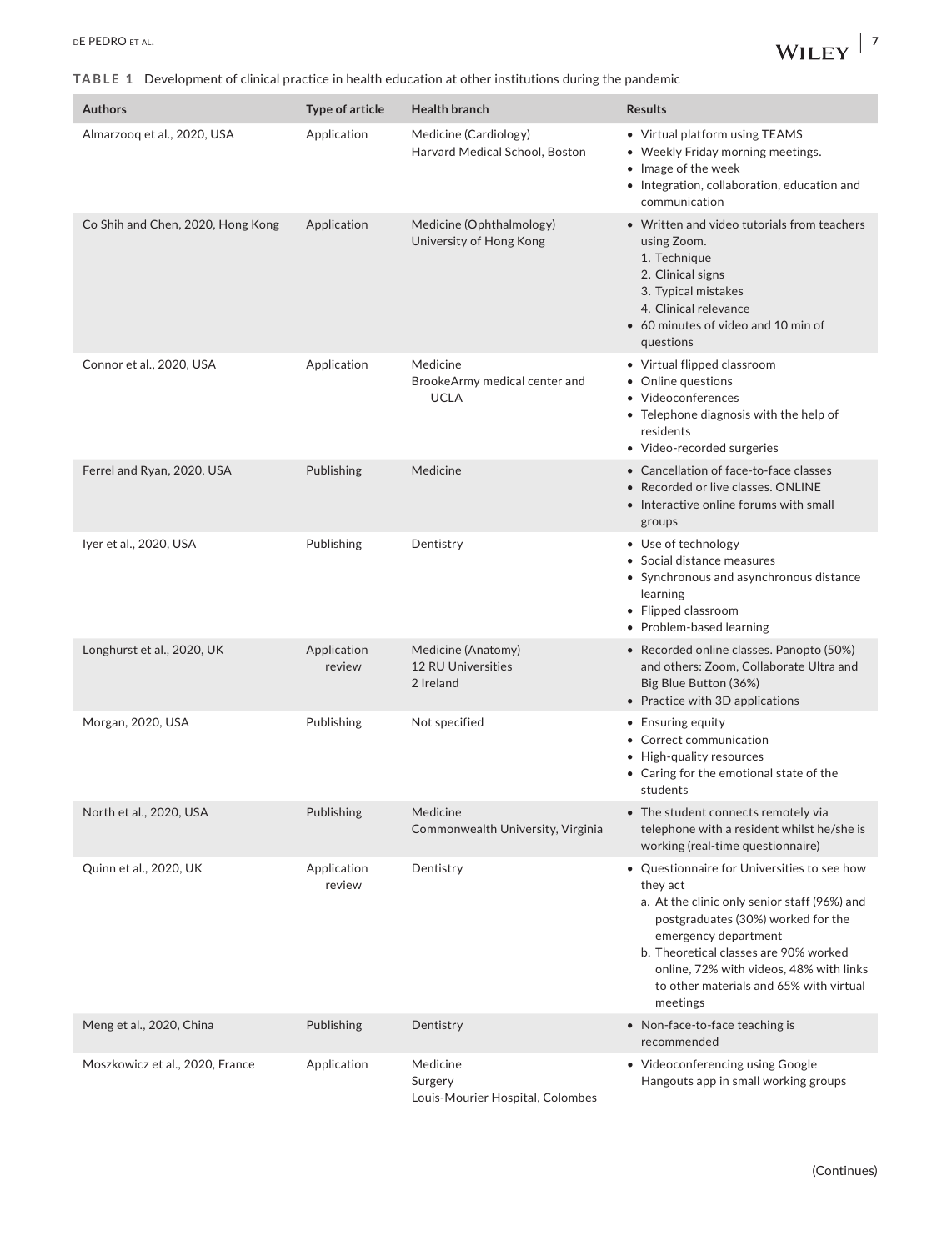## **TABLE 1** (Continued)

| <b>Authors</b>                     | <b>Type of article</b>  | <b>Health branch</b>                                           | <b>Results</b>                                                                                                                                                                                                                                                                                                                                    |
|------------------------------------|-------------------------|----------------------------------------------------------------|---------------------------------------------------------------------------------------------------------------------------------------------------------------------------------------------------------------------------------------------------------------------------------------------------------------------------------------------------|
| Newman and Lattouf, 2020, USA      | Publishing              | Dentistry<br>Wake Forest School of Medicine,<br>North Carolina | • WebEx and Zoom online classes<br>• Organisational participation of students                                                                                                                                                                                                                                                                     |
| Pather et al., 2020, Australia     | Application<br>review   | Medicine (Anatomy)                                             | • Most of them carried out asynchronous<br>distance learning<br>· Videos                                                                                                                                                                                                                                                                          |
| Plancher and Petterson, 2020, USA  | Publishing              | Medicine (Orthopaedics)<br>Several faculties                   | • Virtual meetings<br>• E-learning technological support<br>• Simulation<br>• Virtual reality                                                                                                                                                                                                                                                     |
| Reinholz and French, 2020, Germany | Letter to the<br>editor | Medicine (Dermatology)<br>University Hospital Munich           | • DOIT: Dermatology Online with<br><b>Technology Platform</b><br>• Inverted classes<br>• Image diagnosis<br>• Online cases                                                                                                                                                                                                                        |
| Slanetz et al., 2020, USA          | Publishing              | Radiology                                                      | • Interactive online classes with students<br>• Creativity is recommended<br>$\bullet$ IT support<br>• Residents as new teachers                                                                                                                                                                                                                  |
| Torres et al., 2020, Poland        | Study                   | Medicine<br>Medical University of Lublin                       | • They carried out 2 weeks of<br>readjustments and preparation of the<br>teaching staff to work online<br>• They created an online environment with<br>Zoom:<br>a. "Patient room" with SimMan 3D<br>software<br>b. Technician replacing the hands of the<br>students<br>c. Patient monitor<br>d. Simulated patient<br>e. Professor<br>f. Students |

of satisfaction with the curricular adaptations made during the pandemic. Most of the comments received were positive, and a high level of satisfaction was detected amongst students, even though the subjects were only practical assistance.

The survey was based on a Likert scale, with five possible answers, from totally agree, scored as 1, to totally disagree scored as 5. It was sent online to all DDS students in the fourth and fifth years, and the response was a total of 439 surveys. All the information was anonymous, and the questions are shown below (Figure 1).

There were 12 questions divided in three different aspects:

- The first three questions were about the student knowledge of the subjects that were adapted.
- The next seven questions were about the adaptation itself, regarding their own experience in questions 4, 8 and 9.
- The last three questions were about their own satisfaction and opinion about the subject adaptations.

In addition, the students were asked to send their opinion in their own words.

Regarding the results in the survey, we can assume that the students have a low knowledge of the Degree learning objectives and

methodologies. In addition, they do not know what the skills are they must achieve to get the degree (Figures 2 and 3).

Regarding the questions about the practices during the pandemic, we can see in the results that we get in questions 4, 8, 9 and 11 are positives about the changes that were made in the clinical subject. On the other hand, we can see that in the other questions we have a higher proportion of positive answers if we add all the agree answers (that means answers 1, 2 and 3). The most representative answers results are shown in Figures 4 and 5.

Most of the comments from the students in the open questions received were positive, and a high level of satisfaction was detected amongst students, even though the subjects were only practical assistance.

# **5**  | **DE VELOPMENT OF CLINIC AL PRACTICE IN HEALTH EDUCATION AT OTHER INSTITUTIONS DURING THE PANDEMIC**

Various universities and health science study centres have published their experiences in recent months, also finding some interuniversity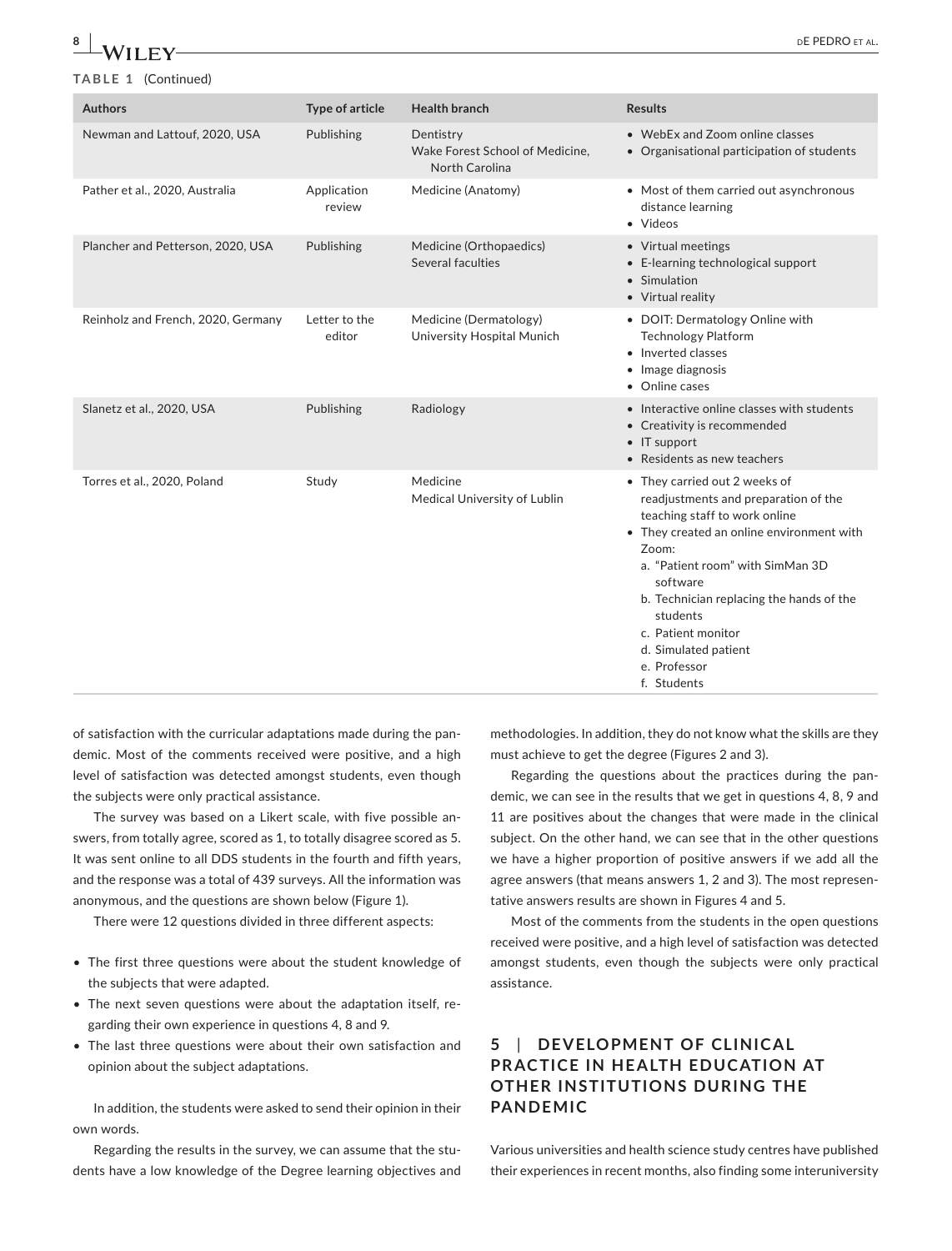consensus documents; noting that in a similar way, it has been possible to establish monitoring of clinical practices in a virtual vs faceto-face environment.3,8,9,11,13,16,17,21,24-29

The collected data from the narrative review are shown in Table 1, indicating the tools used in each case and the health branch to which the training is referred to.

If we focus on Dental Education, we can find European and American consensus and review documents. $3,26$  lyer et al $3$ assessed the impact of COVID-19 on dental education in the United States of America. In their article, they recommend the greater use of technology, the maintenance of social distance as well as the implementation of synchronous and asynchronous teaching, flipped classroom and problem-based learning.<sup>3</sup> Quinn et al. sent a questionnaire to 153 European Universities to assess their performance during the pandemic. 69 Universities responded, highlighting that the senior staff took care of the emergencies in the university clinics, sometimes supported by graduate students. In the universities analysed, 90% of the classes remained online, with videos and teaching material, in addition to virtual meetings in 65% of the cases.<sup>26</sup> Meng et al. describe the protocol followed in Chinese Universities, in which online work was recommended during the first months of the pandemic.<sup>27</sup> Our Institution has followed the recommendations described in these articles, making the most of online education, in real time and individualised.

# **6**  | **CONCLUSION**

Despite the limitations of online training for the development of clinical practices, it has been possible to establish a system that ensures appropriate clinical training for DDS students.

We are aware that it is not possible to replace practices with real patients with virtual development activities, but we have found that this system also brings advantages, since it deepens the knowledge needed for clinical practice and students have strengthened their security when dealing with multidisciplinary clinical cases.

We believe that this model increases healthcare knowledge in its application in person, proving to be almost essential and likely to be implemented in future periods when we are not subject to exceptional situations.

In the future, the implementation of these activities in the practices in a continuous way will allow us to value the improvement in patient care, the improvement in the resolution of clinical cases and the level of patient satisfaction.

Undoubtedly, the possibility of carrying out online activities focused on improving clinical skills in real time should remain in university curricula. This type of training is not only applicable to pandemic situations, but it can facilitate the teaching follow-up of clinical practices to students who due to illness cannot attend the practices in person or in those meteorological situations that prevent the attendance of the entire student body normally.

#### **ACKNOWLEDMENTS**

To all the professors of the Clinical Dentistry Department of Universidad Europea de Madrid, for their work and dedication.

#### **CONFLICT OF INTEREST**

All authors declare that they have no conflict of interest.

## **DATA AVAILABILITY STATEMENT**

The data that support the findings of this study are available from the corresponding author upon reasonable request

#### **ORCID**

*Miguel de Pedro* <https://orcid.org/0000-0002-7873-8000>

#### **REFERENCES**

- 1. Zhu NA, Zhang D, Wang W, et al. A novel coronavirus from patients with pneumonia in China, 2019. *N Engl J Med*. 2020;382(8):727-733.
- 2. Cevik M, Bramford C, Ho A. COVID-19 pandemic a focused review for clinicians. *Clin Microbiol Infect*. 2020;26(7):842-847
- 3. Iyer P, Aziz K, Ojcius DM. Impact of COVID-19 on dental education in the United States. *J Dent Educ*. 2020;84(6):718-722.
- 4. Desai BK. Clinical implications of the COVID-19 pandemic on dental education. *J Dent Educ*. 2020;84(5):512.
- 5. Prati C, Pelliccioni GA, Sambri V, Chersoni S, Gandolfi MG. COVID-19: its impact on dental schools in Italy, clinical problems in endodontic therapy and general considerations. *Int Endod J*. 2020;53(5):723-725.
- 6. Liang ZC, Ooi SBS, Wang W. Pandemics and their impact on medical training. *Acad Med*. 2020;95(9):1359-1361.
- 7. Evans DJR, Bay BH, Wilson TD, Smith CF, Lachman N, Pawlina W. Going virtual to support anatomy education: a STOP GAP in the midst of the Covid-19 pandemic. *Anat Sci Educ*. 2020;5:1-5.
- Reinholz M, French LE. Medical education and care in dermatology during the SARS-CoV2 pandemia: challenges and chances. *J Eur Acad Dermatol Venereol*. 2020;34(5):e214-e216.
- 9. Pather N, Blyth P, Chapman JA, et al. Forced disruption of anatomy education in Australia and New Zealand: an acute response to the Covid-19 pandemic. *Anat Sci Educ*. 2020;14:1-14.
- 10. Kogan M, Klein SE, Hannon CP, Nolte MT. Orthopaedic education during the COVID-19 pandemic. *J Am Acad Orthop Surg*. 2020;28:456-464.
- 11. Plancher KD, Shanmugan JP, Petterson SC. The changing face of orthopedic education: searching for the new reality after COVID-19. *Arthrosc Sport Med Rehabil*. 2020.
- 12. Stambough JB, Curtin BM, Glilland JM, et al. The past, present, and future of orthopaedic education: lessons learned from the COVID-19 pandemic Jeffrey. *J Arthroplasty*. 2020;35(7S):S60-S64.
- 13. Shih KC, Chan JC-H, Chen JY, Lai JS-M. Ophthalmic clinical skills teaching in the time of COVID-19: a crisis and opportunity. *Med Educ*. 2020;54(7):663-664.
- 14. Comer BT, Gupta N, Mowry SE, Malekzadeh S. Otolaryngology education in the setting of COVID-19: current and future implications. *Otolaryngol Neck Surg*. 2020;163(1):70-74.
- 15. Tomlinson SB, Hendricks BK, Editorial C-G. Editorial. Innovations in neurosurgical education during the COVID-19 pandemic: is it time to reexamine our neurosurgical training models? *J Neurosurg*. 2020;133:1-2.
- 16. Theoret C, Ming X. Our education, our concerns: medical student education impact due to COVID-19. *Med Educ*. 2020.54(7):591-592.
- 17. Newman NA, Lattouf OM. Coalition for medical education-A call to action: a proposition to adapt clinical medical education to meet the